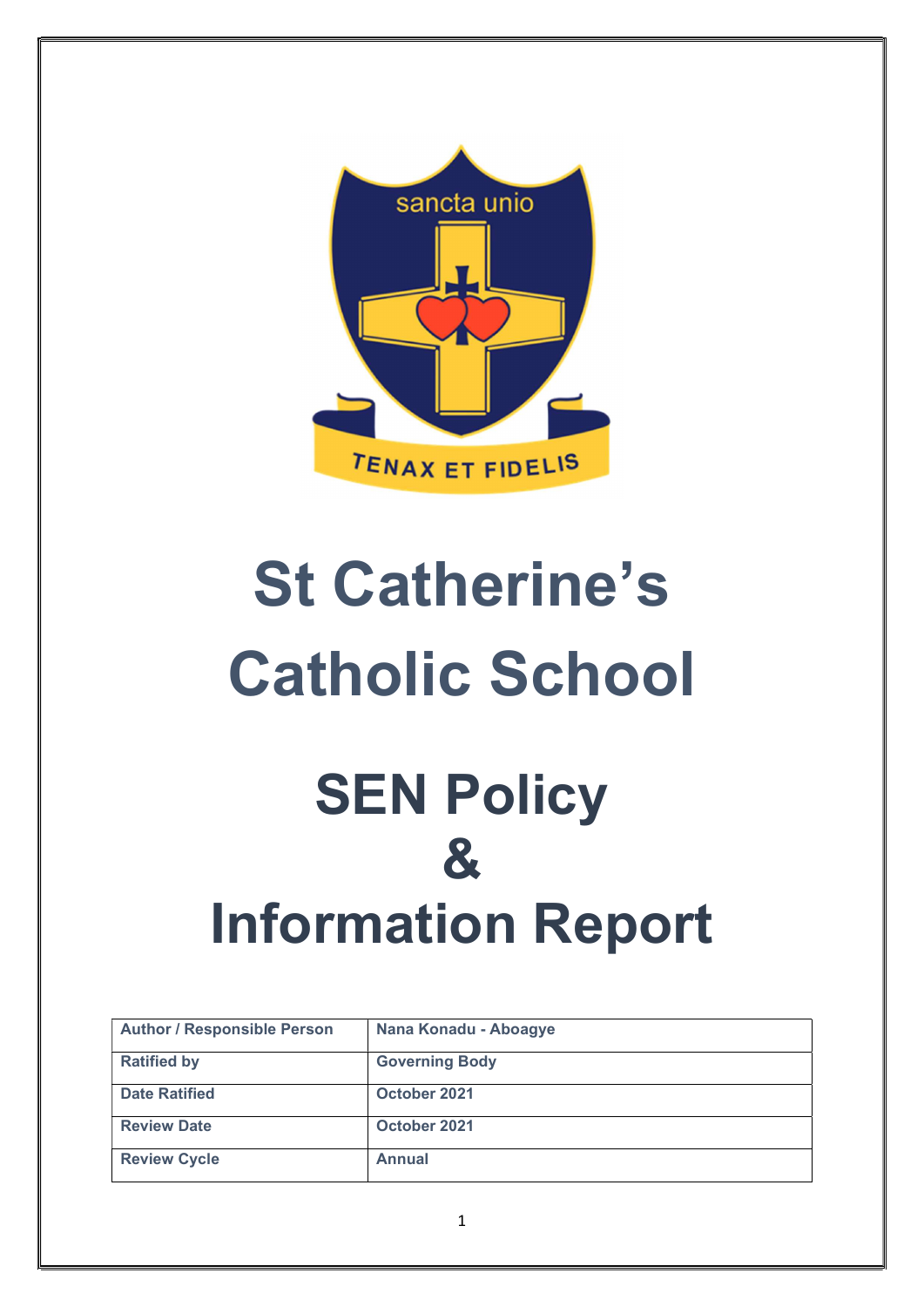### Part 1. Policy

| 4.1 The SENDCO<br>$\bullet$                  |
|----------------------------------------------|
| 4.2 The SEN Governor<br>$\bullet$            |
| 4.3 The Headteacher<br>$\bullet$             |
| 4.4 Class teachers<br>$\bullet$              |
| 4.5 Learning Support Assistants<br>$\bullet$ |
|                                              |
|                                              |
|                                              |
|                                              |

## Part 2. Information Report

| 11. Enabling students with SEN to engage in activities available to those in school who do not have |  |
|-----------------------------------------------------------------------------------------------------|--|
|                                                                                                     |  |
|                                                                                                     |  |
|                                                                                                     |  |
|                                                                                                     |  |
|                                                                                                     |  |
|                                                                                                     |  |
|                                                                                                     |  |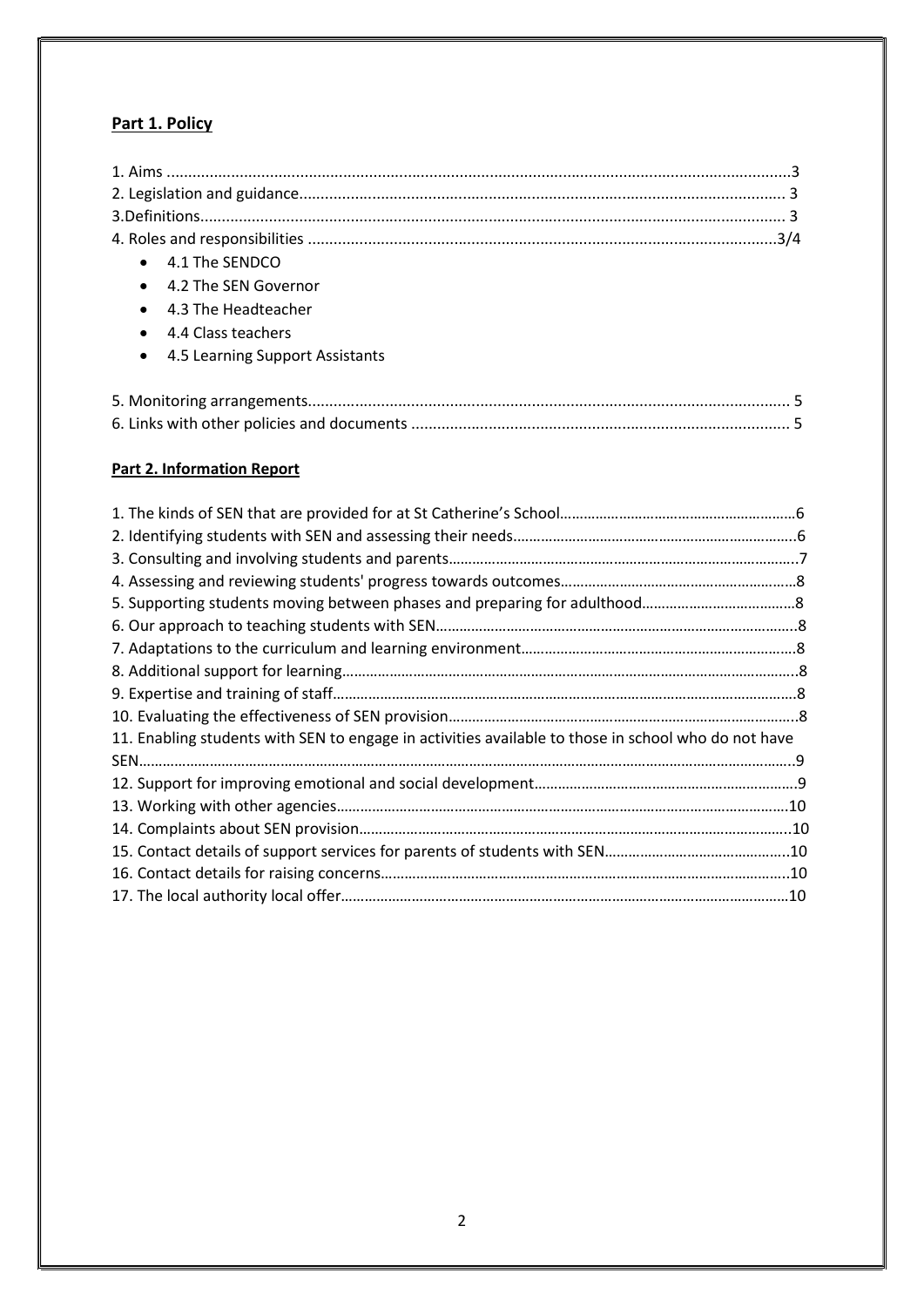#### Part 1: St Catherine's SEND Policy

#### 1. Aims:

Our SEND policy and information report aims to:

- Set out how our school will support and make provision for students with special educational needs and disabilities (SEND).
- Explain the roles and responsibilities of everyone involved in providing for students with SEND.

St Catherine's Catholic School believes that every student should have the opportunity to develop to their full potential. Educational experiences should be provided which develop students and recognise their individuality. Diversity is valued as a rich resource which supports the learning of all. In this school, inclusion recognises a child's right to a broad, balanced, relevant and challenging curriculum which is appropriate to their individual abilities, talents and personal qualities. However, we are also aware that we cannot prioritise a student's individual needs above the safety, welfare or education of the majority.

#### 2. Legislation and guidance:

 This policy and information report is based on the statutory Special Educational Needs and Disability (SEND) Code of Practice and the following legislation:

- Part 3 of the Children and Families Act 2014, which sets out schools' responsibilities for students with SEN and disabilities.
- The Special Educational Needs and Disability Regulations 2014, which set out schools' responsibilities for education, health and care (EHC) plans, SEN coordinators (SENCOs) and the SEN information report.

#### 3. Definitions:

A student has SEND if they have a learning difficulty or disability which calls for special educational provision to be made for them. They have a learning difficulty or disability if they have:

- A significantly greater difficulty in learning than the majority of the others of the same age, or
- A disability which prevents or hinders them from making use of facilities of a kind generally provided for others of the same age in mainstream schools.

Special educational provision is educational or training provision that is additional to, or different from, that made generally for other children or young people of the same age by mainstream schools.

#### 4. Roles and responsibilities:

4.1 SENDCO is Miss Nana Konadu - Aboagye. The SENDCO will:

- Work with the headteacher and SEN governor to determine the strategic development of the SEN policy and provision in the school.
- Have day-to-day responsibility for the operation of this SEN policy and the co-ordination of specific provision made to support individual students with SEN, including those who have EHC plans.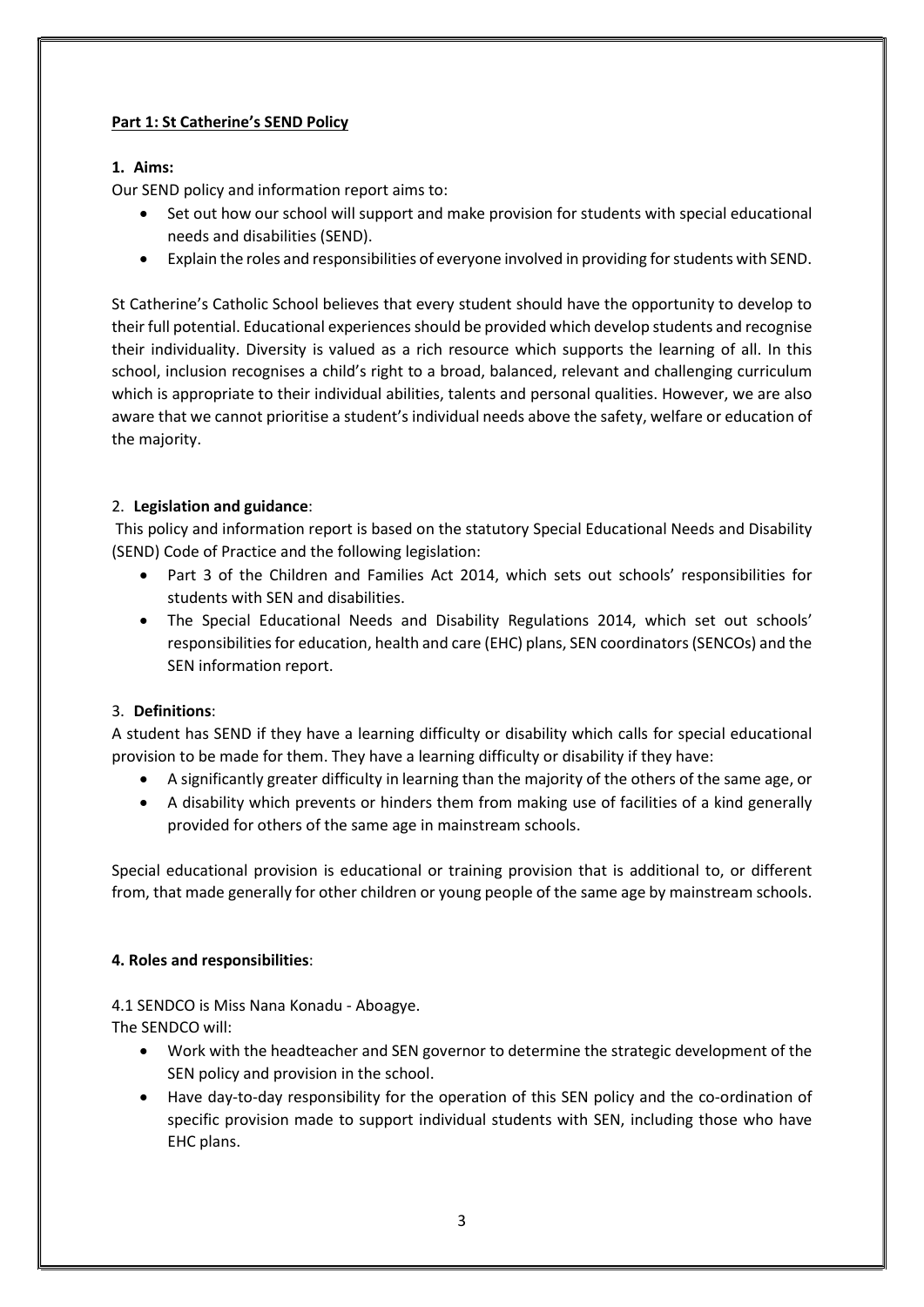- Provide professional guidance to colleagues and work with staff, parents, and other agencies to ensure that students with SEN receive appropriate support and high-quality teaching.
- Advise on the graduated approach to providing SEN support.
- Advise on the deployment of the school's delegated budget and other resources to meet students' needs effectively.
- Be the point of contact for external agencies, especially the local authority and its support services.
- Liaise with potential next providers of education to ensure that the school meets its responsibilities under the Equality Act 2010 with regard to reasonable adjustments and access arrangements.
- Ensure the school keeps the records of all students with SEN up to date.

#### The SENDCO is the Key Worker to all students with EHCPs and those on SEN Support: The Learning Support Assistant (LSA) are key worker to the SEN Support pupils:

Key Worker is a designated member of staff who ensures that the EHC is implemented for your child. They will be an advocate for them. They will also lead the Annual Review. The Key Worker will collaborate with relevant staff to support your child's specific needs.

#### The role of the Key Worker:

The specific actions of the Key Worker will be determined by your child's particular SEN needs. However typical actions could be:

- Hosting 'staff-shares' to remind members of staff of the needs of your child.
- Staying up to date with your child's medical needs.
- Suggesting new interventions and strategies to Teachers.
- Staying in regular contact with your child's tutor and Head of Year.
- Staying in contact with outside agencies related to your child e.g. SaLT, EIT or CAHMS.

#### 4.2 The SEN governor:

The SEN governor will:

- Help to raise awareness of SEN issues at governing board meetings.
- Monitor the quality and effectiveness of SEN and disability provision within the school and update the governing board on this.
- Work with the headteacher and SENDCO to determine the strategic development of the SEN policy and provision in the school.

#### 4.3 The Headteacher:

The Headteacher will:

- Work with the SENDCO and SEN governor to determine the strategic development of the SEN policy and provision within the school.
- Have overall responsibility for the provision and progress of learners with SEN and/or a disability.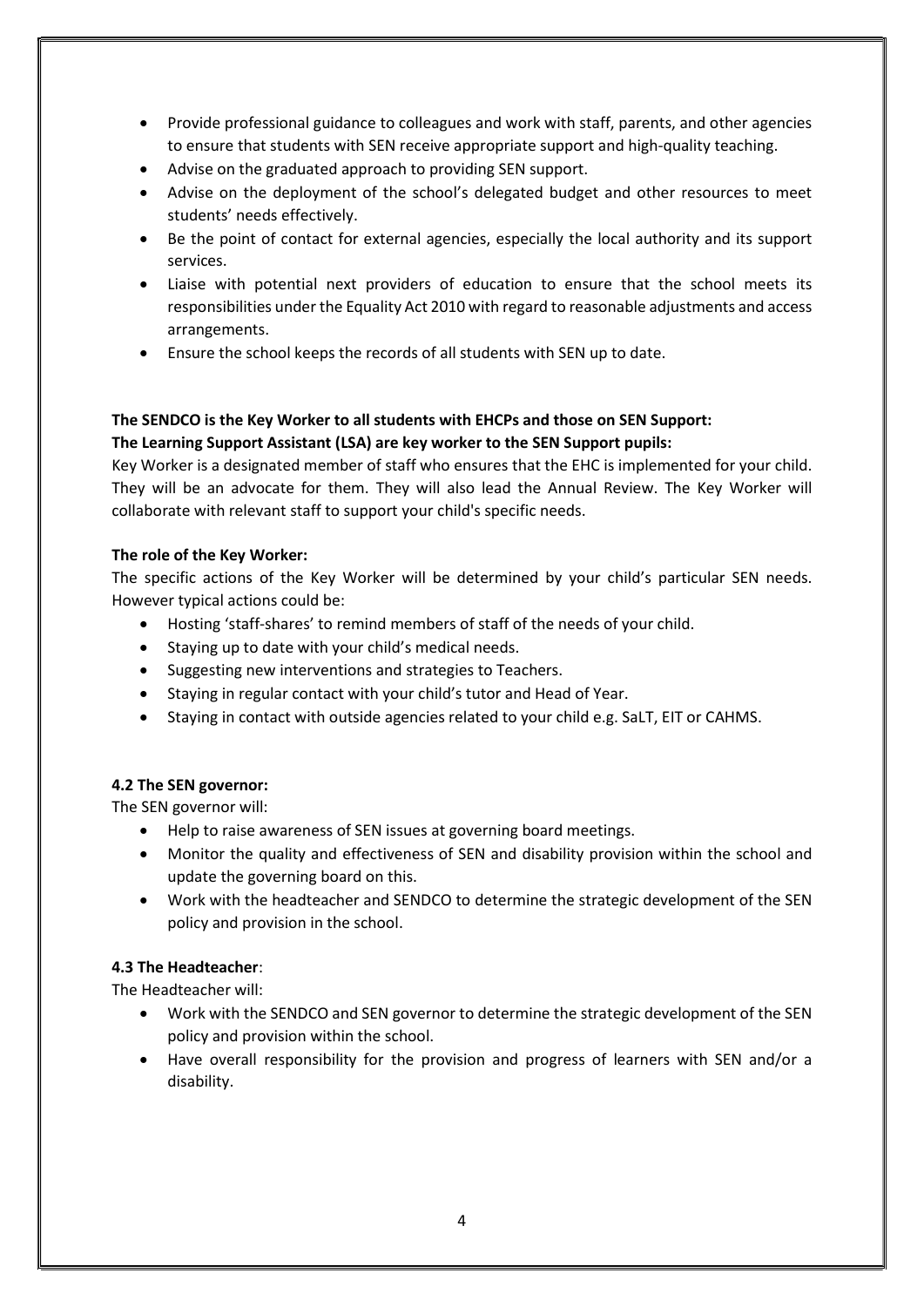#### 4.4 Class Teachers:

Every class teacher is responsible for:

- The progress and development of every student in their class
- Working closely with any Learning Support Assistants or specialist staff to plan and assess the impact of support and interventions and how they can be linked to classroom teaching.
- Working with the SENDCO to review each student's progress and development and decide on any changes to provision.
- Ensuring they follow this SEN policy.

#### 4.5 Learning Support Assistants:

- Each LSA is allocated to a year group and act as a key worker to the Sen support pupils.
- Support Teachers and students in class so that learners are reaching their potential.
- Feedback to the SENDO to review each student's progress and development.
- Support 1:1 and small groups of students with SEND.
- Ensuring they follow this SEN policy

#### 5. Monitoring arrangements:

This policy and information report will be reviewed by The SENDCO and the Governing Body annually. It will also be updated if any changes to the information are made during the year. It will be approved by the governing board.

#### 6. Links with other policies and documents:

This policy links to our policies on:

• Supporting students with medical conditions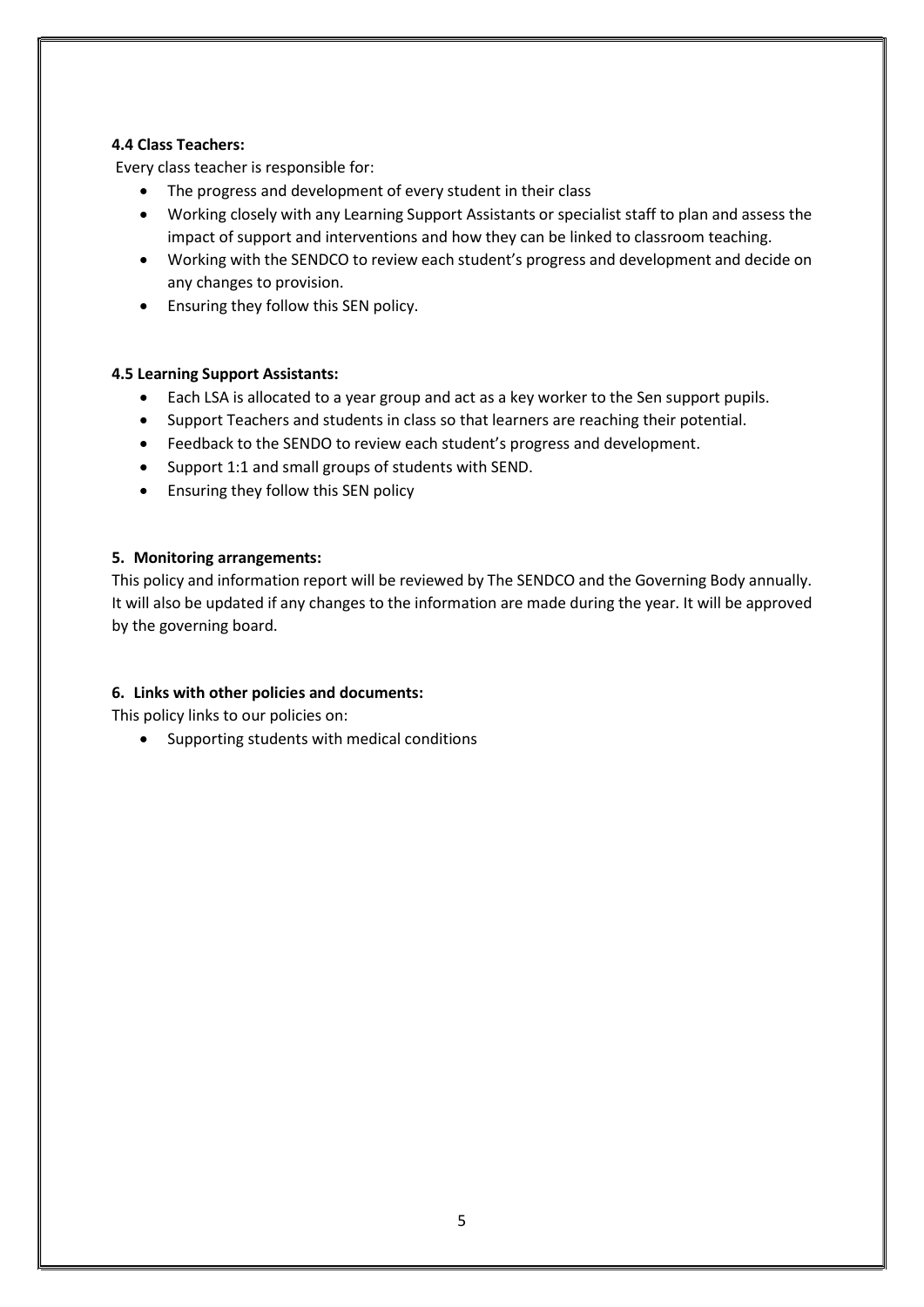#### Part 2 SEND Information Report

#### SEN Information:

A child or young person has SEN if they have a learning difficulty or disability which calls for special educational provision to be made. At St Catherine's Catholic School, we are determined to identify and meet the needs of all students, in order to allow them to achieve their full potential.

Total number of students on roll: 1037 Number of students with EHCPs: 12 Number of students identified as requiring support for SEN: 60 Number of students identified as having a disability: 18

#### 1. The kinds of SEN that are provided for at St Catherine's Catholic School:

Our school currently provides additional and/or different provision for a range of needs, including:

- Communication and interaction, for example, autistic spectrum disorder, Asperger's Syndrome, speech and language difficulties.
- Cognition and learning, for example dyslexia and dyspraxia.
- Social, emotional and mental health difficulties, for example, attention deficit hyperactivity disorder (ADHD).
- Sensory and/or physical needs, for example: visual impairments, hearing impairments, processing difficulties, narcolepsy.
- Moderate/severe/profound and multiple learning difficulties.

Please see the school's Admission Policy for further details. Any child who has a statement of special education needs (SEN) or an Education Health and Care (EHC) Plan that names the school, will be admitted without reference to the oversubscription criteria.

#### 2. Identifying students with SEN and assessing their needs:

All students in the Year 7 are assessed using CATs and student on the SEND register will have additional screening assessments using WIATT III and CTOPP-2 or those new to the school will be screened using the same assessment material.

If a student has not previously been on the SEN register and they receive a low score in the screening assessments, or there is a concern raised around them possibly having an additional need, this will be raised with the SEND Department who will observe the child and suggest adjustments such as differentiated learning tasks, adaptions to the curriculum or learning environment. If, despite these adjustments, the student is still not making progress, a discussion will be had with the parent or carer about the student being placed on the SEN Register so that the Intervention team are better able to support them.

Students can be supported by time-limited interventions. We focus on early intervention to ensure 'gaps' are targeted and intervention is put in place at the earliest opportunity. All interventions will be planned with clear objectives in mind; time constrained and reviewed by all involved in order to judge the effectiveness of the intervention. Occasionally a student may need more specialist support from external agencies. If this happens, a referral will be made by the Head of SENDCO with the parent or carer's consent and forwarded to the appropriate agency. We will assess each student's current skills and levels of attainment on entry, which will build on previous settings and Key Stages, where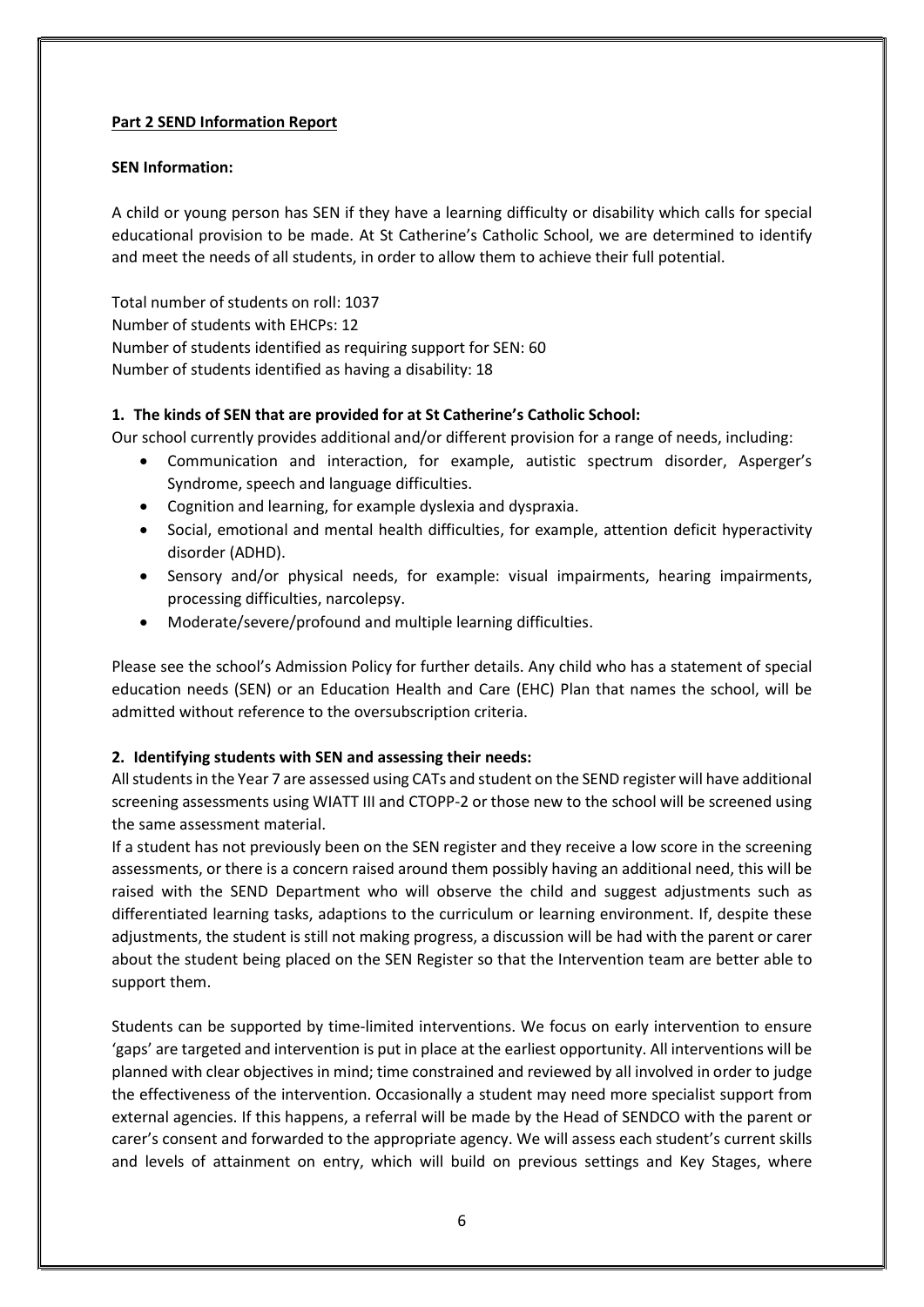appropriate. Class teachers will make regular assessments of progress for all students and identify those whose progress:

- Is significantly slower than that of their peers starting from the same baseline.
- Fails to match or better the child's previous rate of progress.
- Fails to close the attainment gap between the child and their peers.
- Widens the attainment gap.

This may include progress in areas other than attainment, for example, social needs. Slow progress and low attainment will not automatically mean a student is recorded as having SEN. When deciding whether special educational provision is required, we will start with the desired outcomes, including the expected progress and attainment, and the views and the wishes of the student and their parents. We will use this to determine the support that is needed and whether we can provide it by adapting our core offer, or whether something different or additional is needed.

#### 3. In supporting students who are looked after by the local authority and have SEN:

The school adheres to the DfE guidance, Promoting the education of looked after children and previously looked after children, February 2018. Specifically, the school will ensure that for looked after children,

- their EHC plan works in harmony with their care plan and PEP (Personal Educational Plan) to tell a coherent and comprehensive story of how the student's needs are being met. The school will consider how the EHC plan adds to information about how education, health and care needs will be met without unnecessarily duplicating information already in the student's care plan. Equally, the student's care plan will be fed into the care assessment section of the EHC plan; and
- Any special educational support provided by the school for looked-after students with SEN, but who do not need an EHC plan, is looked at as part of the student's PEP and care plan reviews, involving the SENCO.

Some students may have undiagnosed special needs when they start to be looked after. As part of the PEP process, there will be robust arrangements in place to ensure that any undiagnosed SEN are addressed as soon as possible. For previously looked-after students, parents/carers will be involved when considering interventions to support their child's progress. This will include agreeing the outcomes to be achieved through SEND support, including a date by which progress will be reviewed. The Virtual School Head may be invited to comment on proposed SEND provision. For young people in or beyond Year 9 with EHC plans, the local authority has a legal duty to include provision to assist in preparing for adulthood in the EHC plan review.

#### 4. Consulting and involving students and parents:

We will have an early discussion with the student and their parents when identifying whether they need special educational provision. These conversations will make sure that:

- Everyone develops a good understanding of the student's areas of strength and difficulty.
- We take into account the parents' concerns.
- Everyone understands the agreed outcomes sought for the child.
- Everyone is clear on what the next steps are.
- Notes of these early discussions will be added to the student's record and given to their parents.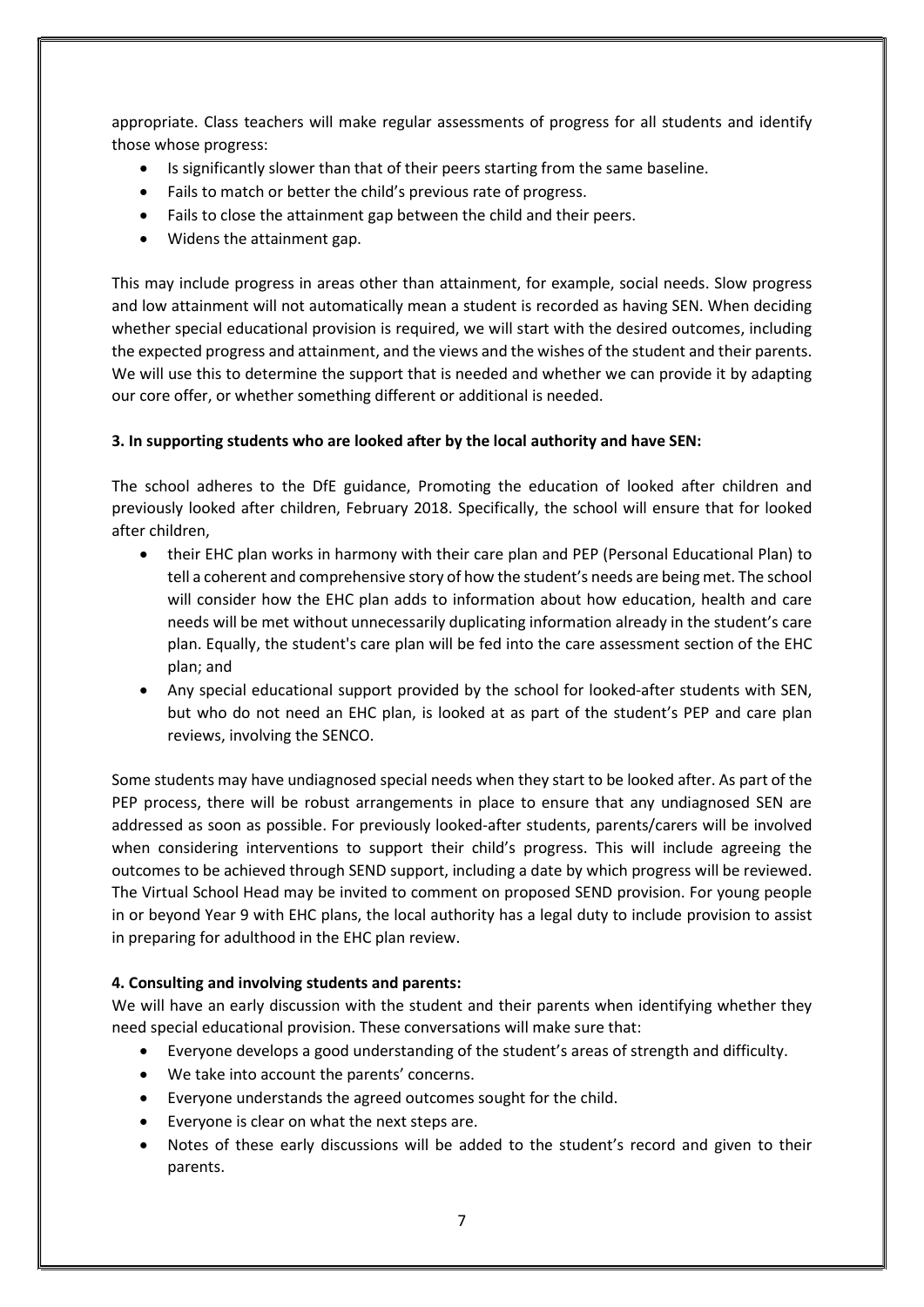The SENDCO will meet with the student once a term to discuss their outcomes and progress, this progress will then be fed back to parents/carers and class teachers. One of these meetings will be an annual review of the student's EHCP in which the parent/carer and other relevant professionals working with the young person will be invited to attend. We will formally notify parents when it is decided that a student will receive SEN support. Parents can arrange a drop-in session with the SENDCO on Friday afternoon for 15 minutes. These sessions are booked in advance and can be accessed via our website.

#### 5. Assessing and reviewing students' progress towards outcomes:

 We will follow the graduated approach and the four-part cycle of assess, plan, do, review. The class or subject teacher will work with the SENDCO to carry out a clear analysis of the student's needs. This will draw on:

- The teachers' assessment and experiences of the student.
- Their previous progress and attainment or behaviour.
- Other teachers' assessments, where relevant.
- The individual's development in comparison to their peers and national data.
- The views and experience of parents.
- The student's own views.
- Advice from external support services, if relevant.

The assessment will be reviewed regularly. All teachers and support staff who work with the student will be made aware of their needs, the outcomes sought, the support provided, and any teaching strategies or approaches that are required. We will regularly review the effectiveness of the support and interventions and their impact on the student's progress. All Students with EHCPs will have an outcomes meeting with the SENDCO once a term. One of these meetings will be their annual review. If sufficient progress is not being made the SENDCO will discuss interventions to support progress. These will be shared with the parent or carer before being implemented.

#### 6.Supporting students moving between phases and preparing for adulthood:

 Prior to starting at St Catherine's, parents and carers are encouraged to visit the school. During this visit they will tour the school and have an opportunity to meet some key staff. Many parents of students with an EHCP choose to visit St. Catherine's and meet with the SENCo when their daughter is in Year 5 to alleviate any concerns and plan for their daughter's Year 6 Annual Review.

Where a student already has an identified Special Educational Need or Disability and has been successful in the application process, we actively promote liaison with their primary school so that the SENCo is made aware of any additional needs that the student has. The SENCO will make every effort to attend a Year 6 Transition Review or an Annual Review meeting to support a smooth transition process. All pupils will have the opportunity to attend 'taster' days in the Summer Term of Year 6.

Parents/Carers are also invited to an Open Evening, where they are given detailed information and guidance, prior to their daughter joining the school. In a small number of cases, some students require additional opportunities to visit the school prior to reaching the end of Year 6. Where this has been highlighted by the Primary SENCO, this additional transitional support will be organised and tailored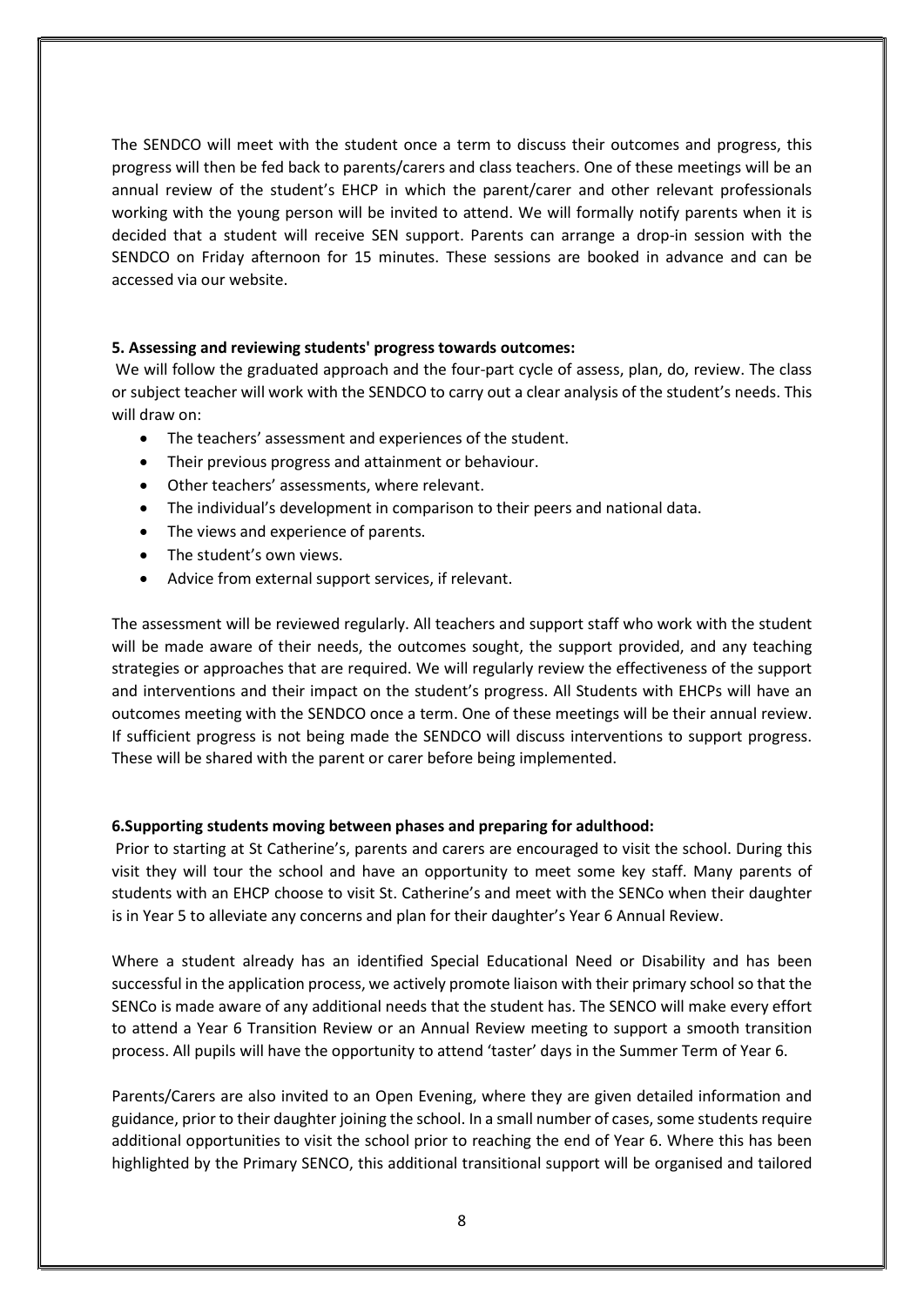to meet the student's needs. As students reach the end of Year 11 and prepare for their next phase of education and for adulthood, outcomes will reflect their ambitions, which could include higher education, employment, independent living and participation in society. For those Year 11 students with an Educational Health Care Plan, the SENCO will liaise with the student's new 16+ provider to ensure transition is successful. An early annual review is called before the application period closes and a Careers Advisor is present to discuss the various option choices available.

#### 7.Our approach to teaching students with SEN:

Teachers are responsible and accountable for the progress and development of all the students in their class. High-quality teaching is our first step in responding to students who have SEN. This will be differentiated for individual students. We will also provide the following interventions:

- Maths (Smaller Intervention Groups led by LSAs and Maths teacher as extra intervention)
- Word Aware
- Dfuse Programme
- Talk About (SALT)
- Study Skills

#### 8.Adaptations to the curriculum and learning environment:

We make the following adaptations to ensure all students' needs are met:

- Differentiating our curriculum to ensure all students can access it, for example, by grouping, 1:1 work, teaching style, content of the lesson, etc.
- Adapting our resources and staffing.
- Using recommended aids, such as laptops, coloured overlays, visual timetables, larger font, etc.
- Differentiating our teaching, for example, giving longer processing times, pre-teaching of key vocabulary and reading instructions aloud.

#### 9. Additional support for learning:

We have five LSAs who are trained to deliver interventions such as Word Aware, Dfuse, Smaller Maths Groups, Study Skills and Emotional Regulation. The support students via in class support and/or small group basis both within lessons and out of lessons. The LSAs work closely with the teachers to identify areas of support.

#### 10. Expertise and training from the SENDCO:

 The SENDCO has four years' previous experience as a Deputy SENCO and Acting SENCO. She is currently completing the National SENCO award. The SENDCO has worked in a Special Secondary school for four years prior to working as a SENCO and has extensive experience of working with students with SEND. The SENCO is also a qualified Access Arrangements Assessor. We have a team of 5 Learning Support Assistants (LSAs), who are trained to deliver SEN provision.

We provide regular training on special educational needs throughout the academic year for teaching staff and teaching assistants. This involves training led by specialists within the school as well as speakers representing outside agencies who can offer relevant and specialist training, as required. We have 'Elklan' trained Teaching Assistants to support students with Speech, Language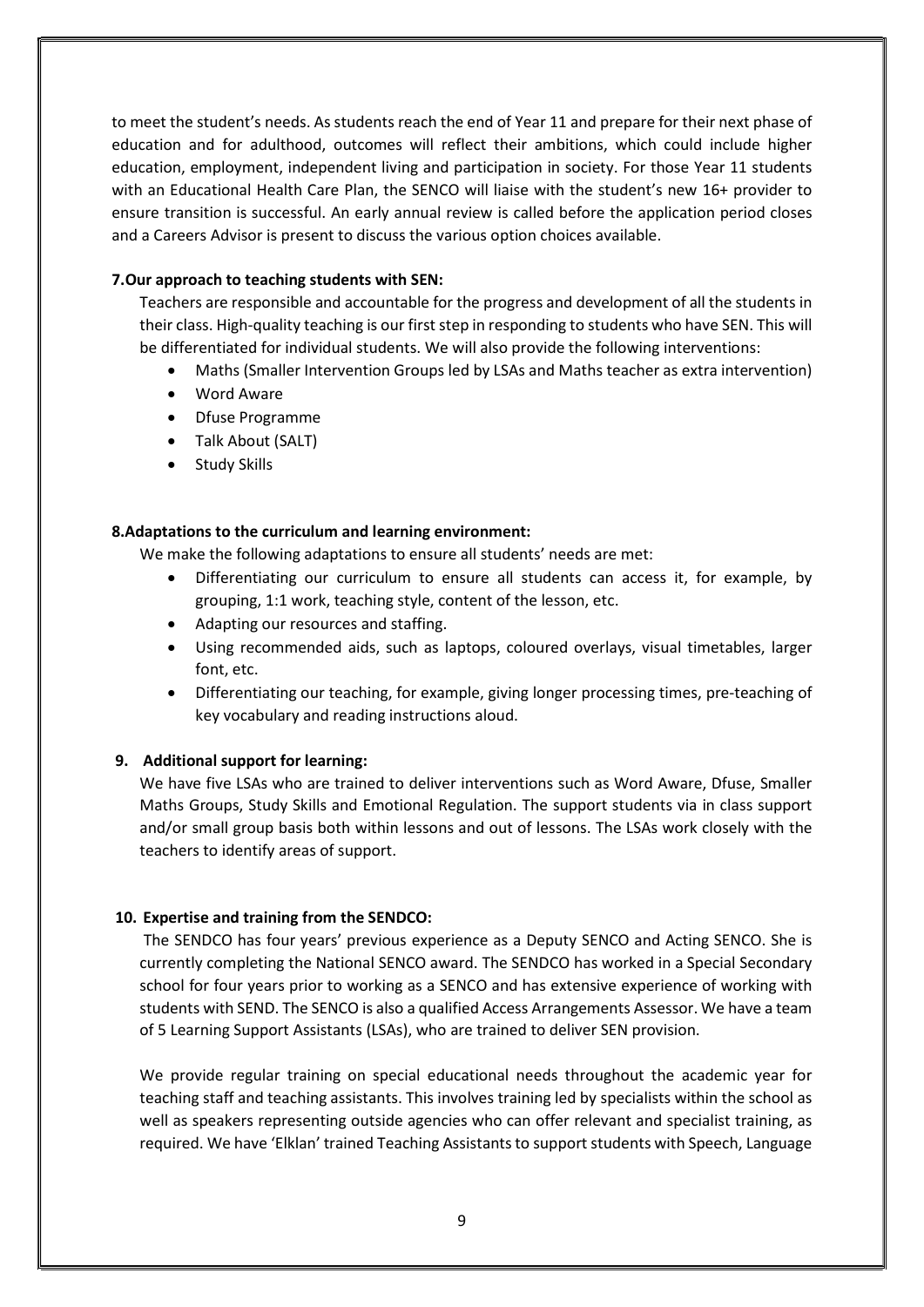and Communication needs. In addition, our Teaching Assistants have relevant training directly linked to the individuals they support and their specific needs.

Specialist support is secured on the basis on the ongoing reviews and assessments made on a student's progress by the school, from a student's own request and/or from discussions with parents and which may identify additional specialist support to meet specific needs or concerns which have been raised. Specialist support is always discussed with the student and their parents/carers. The school has identified a CPD programme for the current academic year to refresh teachers and teaching assistants' knowledge and understanding of SEN needs. With the current restrictions, this training will be carried out virtually. External support is currently secured for students with social and emotional needs and those with autism.

#### 11. Evaluating the effectiveness of SEN provision:

 All students on the SEN Register who are accessing additional support will be evaluated termly as to whether they are meeting their outcomes that are either set out in their EHC Plan or agreed on with the school. Students on Interventions will have an individual goal to achieve before coming off the intervention.

Some interventions are a set number of weeks, but at the end of the intervention it may be deemed that some students require additional support in this area which will be arranged. The SENDCO and members of the Senior Leadership Team conduct a learning walk once a year, which helps to plan for staff training and student focus. Student voice is really encouraged within the school and we ask for students on the SEN Register to complete surveys where they can give feedback and suggestions once a year. Their voice is also heard at their termly outcomes meeting with the SENDCO.

We evaluate the effectiveness of provision for students with SEN by:

- Reviewing students' individual progress towards their goals each term.
- Reviewing the impact of interventions after a set number of weeks (based on the intervention). • Using student voice and questionnaires.
- Monitoring by the SENDCO.
- Using provision maps to measure progress.
- Holding annual reviews for students with EHC plans.

#### 12. Enabling students with SEN to engage in activities available to those in school who do not have SEN:

All our extra-curricular activities and school visits are available to all our students, including our before and after-school clubs. No student is ever excluded from taking part in these activities because of their SEN or disability, and we work closely with the PE department to modify any activities where needed for students on the SEN Register.

How we support students with disabilities:

- Ensuring communication with OT and Physiotherapists or any other professional working with the student is adhered to and kept open between professionals.
- Prior visits and assessments from professionals such as mobility officers or OT are conducted before student starts the school so that safety measures can be put in place.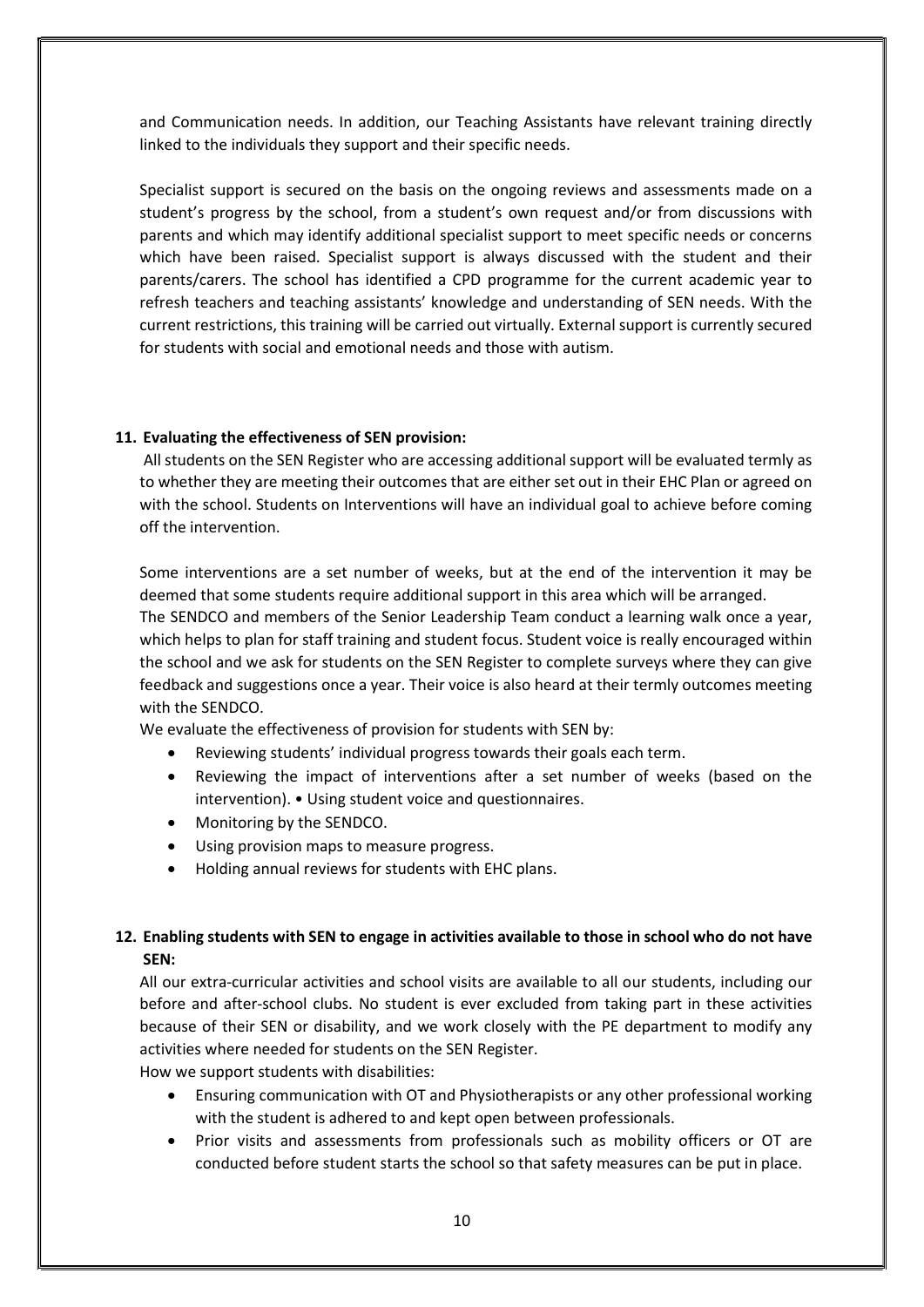Consultation with parents and student about what they require, and adjustments needed before student starts school which is reviewed regularly.

#### 13. Support for improving emotional and social development:

 As part of the SEND provision there is a Pastoral Centre (PC) where young people who may require additional support with their Social and Emotional Development can get extra support. Alongside this all staff in the PC are trained in Dfuse, which supports de-escalation and encourages reflection. The PC and LSAs support young people who may be having difficulties emotionally regulating.

The school also accesses counselling in school, which is a service that uses the arts to work with young people who need additional support in these areas. The school works closely with CAMHS and has an allocated Psychologist who works with the school 21 days per year, advising staff on wellbeing strategies for both themselves and for students. We provide support for students to improve their emotional and social development in the following ways:

- Students with SEN are encouraged to be part of the school council.
- We run Social Skills Groups for students in year 7 and year 8 who have ASD or those who need
- additional support in this area. Training given by SALT.
- We encourage SEND young people to join the SEND Newsletter to aid in establishing friendship and being part of a team.
- . We offer the opportunity to take part in wider borough inactivates around Student Voice in SEND, such as the SEND Magazine written by young people with additional needs, and the Education Youth Inclusion Team.
- We have a zero-tolerance approach to bullying.

#### 14. Working with other agencies:

We work with the following agencies to provide support for students with SEN:

- Speech and Language Therapists
- Educational Psychologist Services
- Inclusion and Specialist Support Team (Including DPH and VI teams)
- Virtual school
- CAMHS (Child & Adolescent Mental Health Service)
- Social Care
- Careers Advisor IAG
- Occupational Therapist
- Paediatricians
- SEMH Partners
- Advisory Teachers service for Autism
- Advisory teachers service for Visual Impairment
- Advisory teachers service for Hearing impairment
- Bexley Early Intervention Team